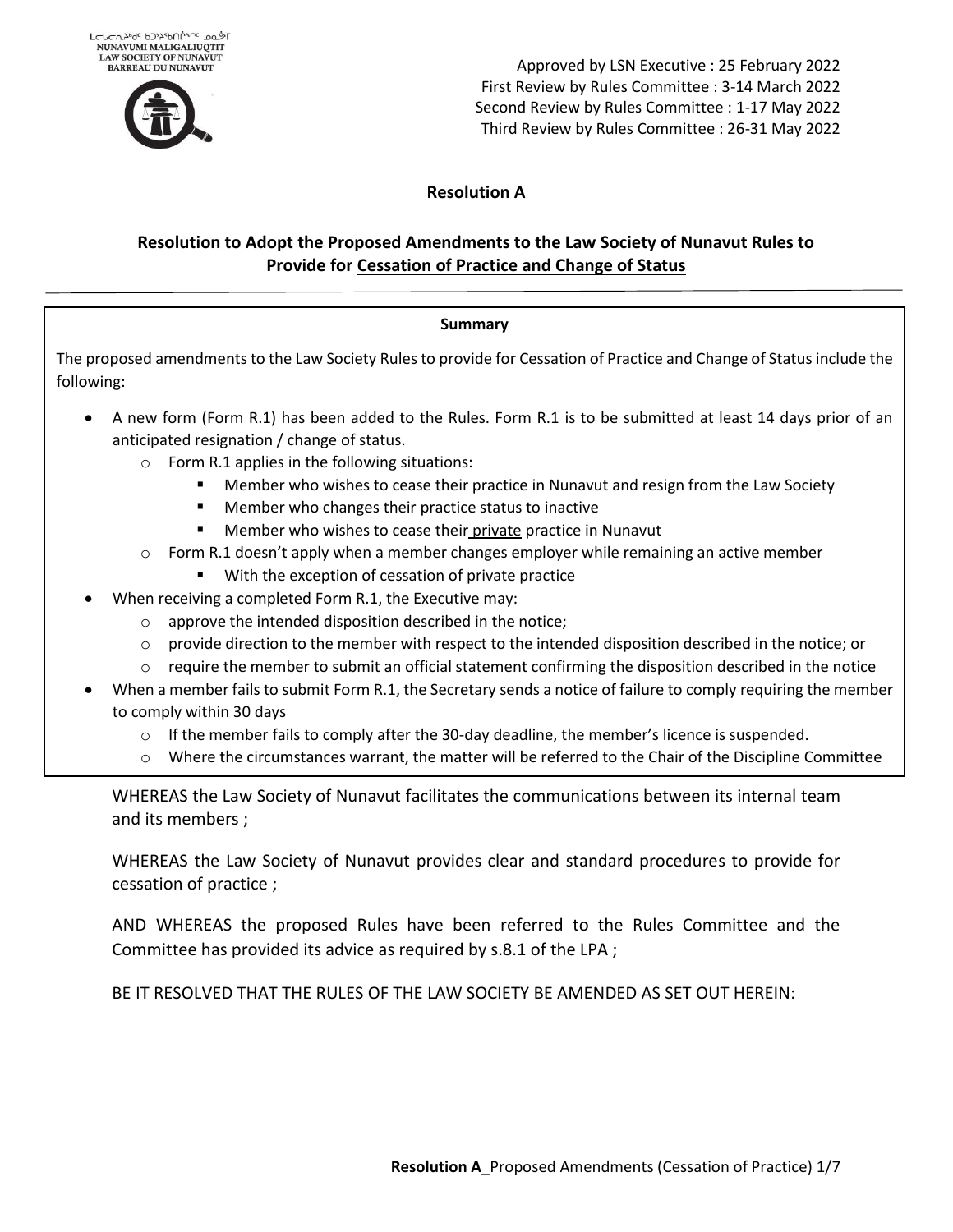## **1. The heading before section 58 and section 58 are repealed and the following substituted:**

## **CESSATION OF PRACTICE AND CHANGE OF STATUS**

### **Notice Required**

**58.** (1) A member who wishes to cease their private practice of law in Nunavut, change their practice status to inactive, or to resign from the Law Society of Nunavut shall submit a notice in Form R.1 to the Executive not less than 14 days before the anticipated date on which the cessation or change of status will occur, including:

(a) the date when the anticipated cessation or change is to occur; and

(b) the intended disposition of all of the following that are within the control of the member and relate to their practice in Nunavut:

(i) open and closed files;

(ii) wills, titles and other important or valuable documents;

(iii) non-documentary valuables; and

(iv) trust moneys, trust accounts and books of account.

(2) The Executive may, in respect of a notice submitted under subsection (1):

(a) approve the intended disposition described in the notice;

(b) provide direction to the member with respect to the intended disposition described in the notice; or

(c) require the member to submit an official statement confirming the disposition described in the notice.

(3) The Secretary shall send a member who fails to comply with subsection (1) a notice of failure to comply requiring the member to comply within 30 days.

(4) The licence of a member who fails to comply with a notice provided pursuant to subsection (3) is suspended until the member has submitted the notice required pursuant to subsection (1) and it is approved by the Executive.

(5) Where the circumstances warrant and in the discretion of the Executive, a failure to comply with this section may be referred to the Chair of the Discipline Committee for investigation.

## **2. Section 71 is amended by:**

**(a) adding "**, subsection 58(4)" **after "56" where it appears in subsections (1) and (2); and**

**(b) adding the following paragraphs after paragraph (1)(b):**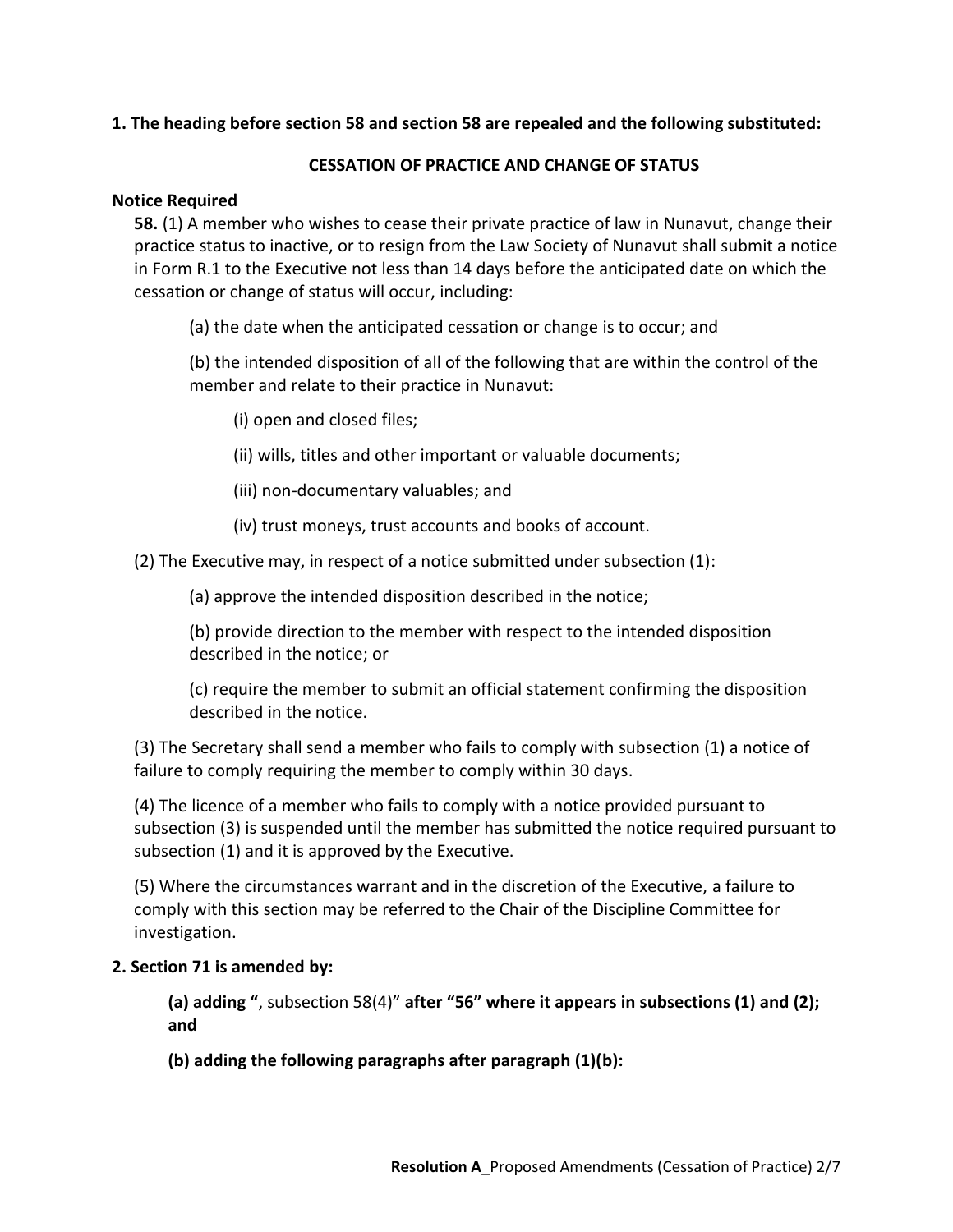(b.1) under subsection 58(4) for failure to submit a notice in Form R.1, on the approval by the Executive of the form submitted by the member.

# **3. The following form is added after Form R:**

### **FORM R.1**

# **Notice of Cessation of Practice or Change of Status**

**TO** The Executive Law Society of Nunavut

| provide notice in accordance with section 58 of the Law Society Rules that effective          |                                                                                                                                                                                                                                |  |  |  |
|-----------------------------------------------------------------------------------------------|--------------------------------------------------------------------------------------------------------------------------------------------------------------------------------------------------------------------------------|--|--|--|
|                                                                                               |                                                                                                                                                                                                                                |  |  |  |
| $\Box$ I am changing my practice status in Nunavut from active to inactive                    |                                                                                                                                                                                                                                |  |  |  |
| $\Box$ I am withdrawing from private practice in Nunavut but am remaining an active member of |                                                                                                                                                                                                                                |  |  |  |
| the Society                                                                                   |                                                                                                                                                                                                                                |  |  |  |
| $\Box$ I am cessing my practice in Nunavut and am resigning from the Law Society of Nunavut   |                                                                                                                                                                                                                                |  |  |  |
| 1. My contact information is:                                                                 |                                                                                                                                                                                                                                |  |  |  |
|                                                                                               |                                                                                                                                                                                                                                |  |  |  |
|                                                                                               |                                                                                                                                                                                                                                |  |  |  |
|                                                                                               |                                                                                                                                                                                                                                |  |  |  |
|                                                                                               |                                                                                                                                                                                                                                |  |  |  |
| 2. My business contact information is (if different from above):                              |                                                                                                                                                                                                                                |  |  |  |
|                                                                                               |                                                                                                                                                                                                                                |  |  |  |
| Postal Code: ________________________________                                                 |                                                                                                                                                                                                                                |  |  |  |
| Telephone: ____________________________                                                       | Fax: The contract of the contract of the contract of the contract of the contract of the contract of the contract of the contract of the contract of the contract of the contract of the contract of the contract of the contr |  |  |  |

**Resolution A**\_Proposed Amendments (Cessation of Practice) 3/7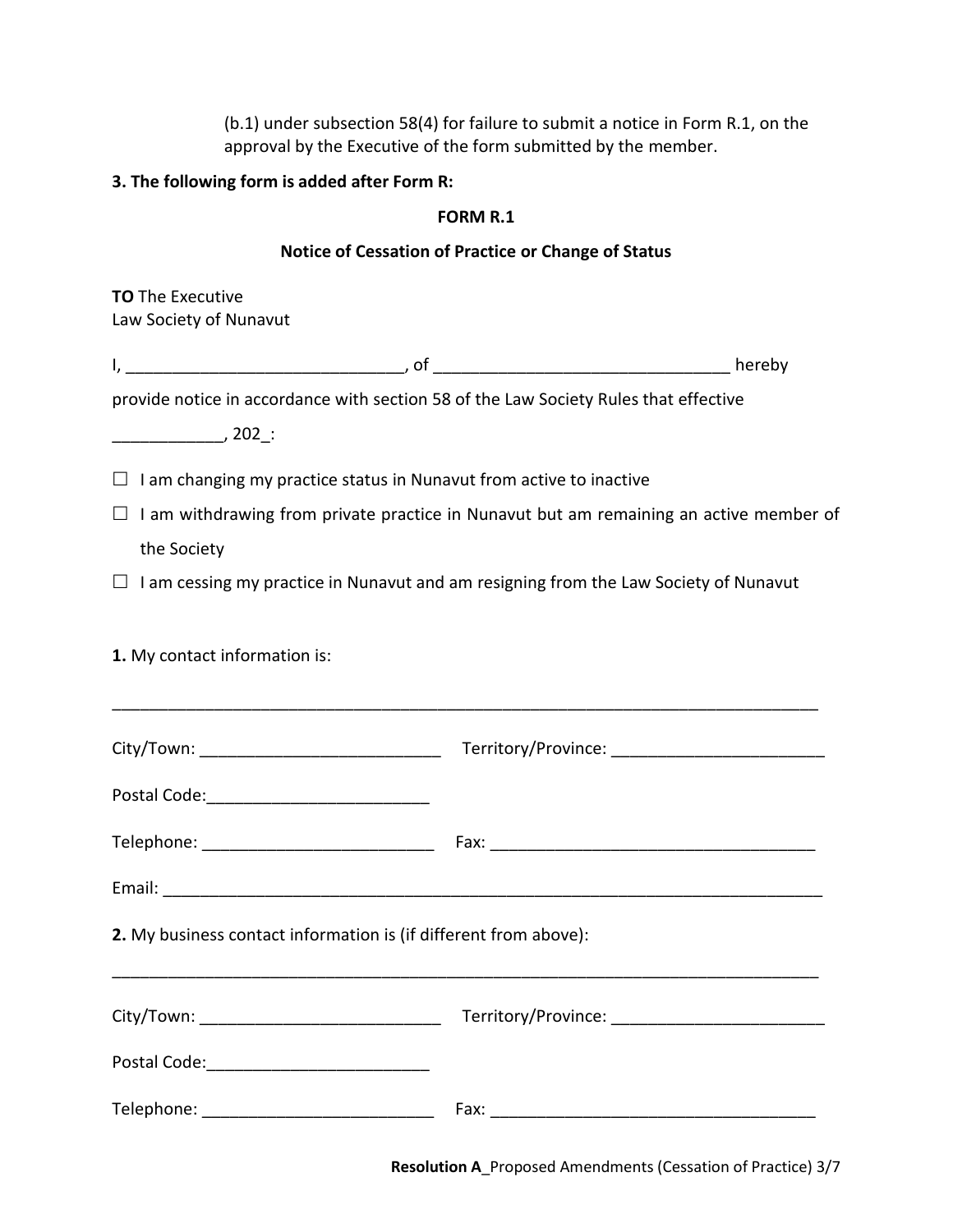Email: \_\_\_\_\_\_\_\_\_\_\_\_\_\_\_\_\_\_\_\_\_\_\_\_\_\_\_\_\_\_\_\_\_\_\_\_\_\_\_\_\_\_\_\_\_\_\_\_\_\_\_\_\_\_\_\_\_\_\_\_\_\_\_\_\_\_\_\_\_\_\_

### *Answer the questions below that apply to your situation:*

**3.** If you are leaving the practice of law in Nunavut within a **law firm**, please answer the following questions. If you answer "no", please give further information.

\_\_\_\_\_\_\_\_\_\_\_\_\_\_\_\_\_\_\_\_\_\_\_\_\_\_\_\_\_\_\_\_\_\_\_\_\_\_\_\_\_\_\_\_\_\_\_\_\_\_\_\_\_\_\_\_\_\_\_\_\_\_\_\_\_\_\_\_\_\_\_\_\_

- a) law firm's name and address:
- b) All open & closed files within my control that relate to my practice in Nunavut will remain with the law firm. □ Yes □ No

\_\_\_\_\_\_\_\_\_\_\_\_\_\_\_\_\_\_\_\_\_\_\_\_\_\_\_\_\_\_\_\_\_\_\_\_\_\_\_\_\_\_\_\_\_\_\_\_\_\_\_\_\_\_\_\_\_\_\_\_\_\_\_\_\_\_\_\_\_\_\_\_\_

c) All wills, titles and important or valuables documents within my control that relate to my practice in Nunavut will remain with the law firm.  $\Box$  Yes  $\Box$  No

\_\_\_\_\_\_\_\_\_\_\_\_\_\_\_\_\_\_\_\_\_\_\_\_\_\_\_\_\_\_\_\_\_\_\_\_\_\_\_\_\_\_\_\_\_\_\_\_\_\_\_\_\_\_\_\_\_\_\_\_\_\_\_\_\_\_\_\_\_\_\_\_\_

d) All non-documentary valuables within my control that relate to my practice in Nunavut will remain with the law firm.  $\Box$  Yes  $\Box$  No

\_\_\_\_\_\_\_\_\_\_\_\_\_\_\_\_\_\_\_\_\_\_\_\_\_\_\_\_\_\_\_\_\_\_\_\_\_\_\_\_\_\_\_\_\_\_\_\_\_\_\_\_\_\_\_\_\_\_\_\_\_\_\_\_\_\_\_\_\_\_\_\_\_

e) Money held in trust by me was held in the trust account of the law firm, and other property held in trust, if any, was held in trust by the law firm.  $\Box$  Yes  $\Box$  No

\_\_\_\_\_\_\_\_\_\_\_\_\_\_\_\_\_\_\_\_\_\_\_\_\_\_\_\_\_\_\_\_\_\_\_\_\_\_\_\_\_\_\_\_\_\_\_\_\_\_\_\_\_\_\_\_\_\_\_\_\_\_\_\_\_\_\_\_\_\_\_\_

f) I have returned any money and/or property held in trust by me to the client or other person on whose behalf it was held, or, the money and/or property will continue to be held in trust by the law firm under a written arrangement with the client or other person on whose behalf the money and/or property was held, subject to any conditions that may apply: □ Yes □ No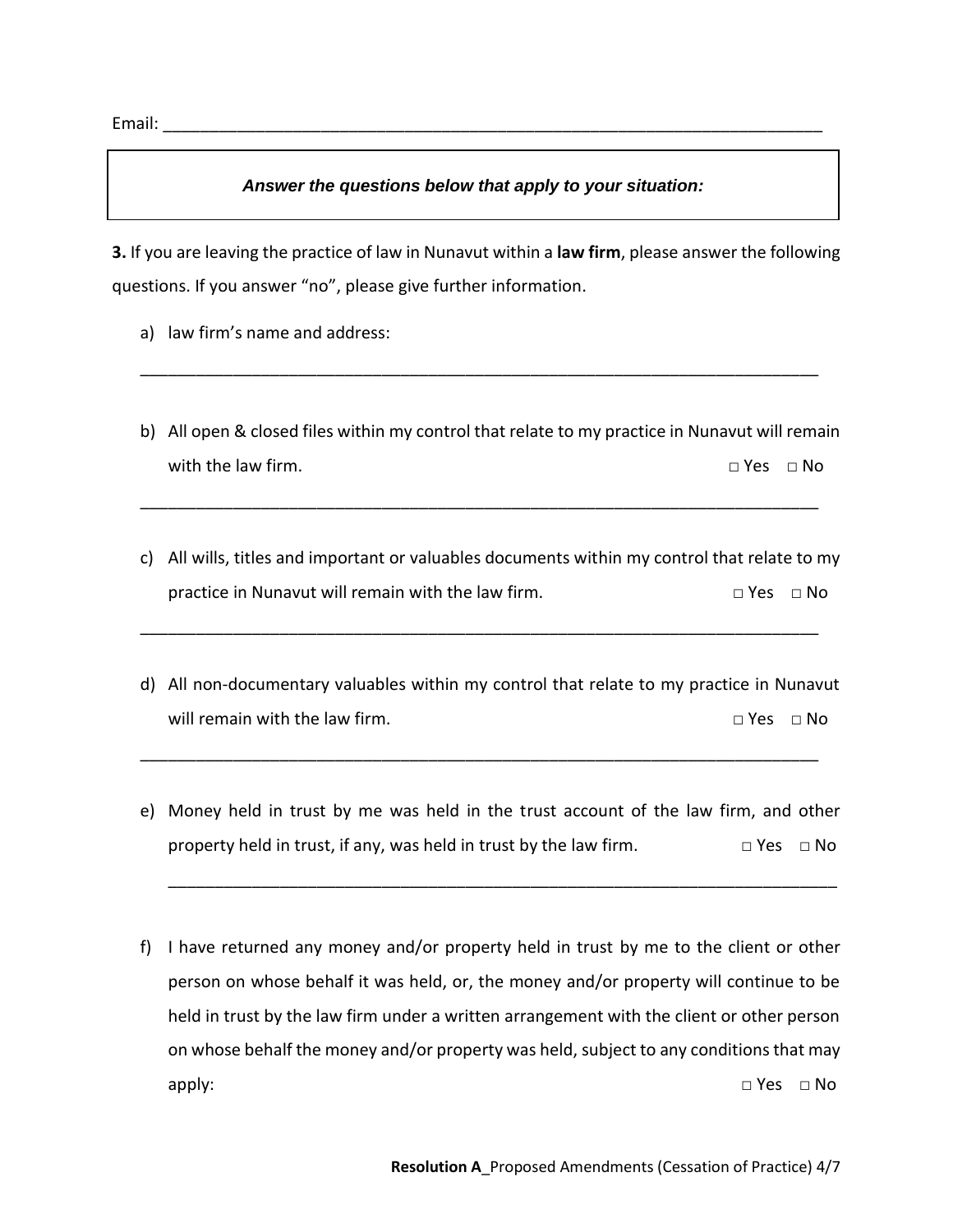**4.** If you are leaving the practice of law in Nunavut **as a sole practitioner,** please answer the following questions. If you answer "no", please give further information.

\_\_\_\_\_\_\_\_\_\_\_\_\_\_\_\_\_\_\_\_\_\_\_\_\_\_\_\_\_\_\_\_\_\_\_\_\_\_\_\_\_\_\_\_\_\_\_\_\_\_\_\_\_\_\_\_\_\_\_\_\_\_\_\_\_\_\_\_\_\_\_\_

a) I have arranged with each of my clients to transfer or close my open files with those clients. □ Yes □ No

\_\_\_\_\_\_\_\_\_\_\_\_\_\_\_\_\_\_\_\_\_\_\_\_\_\_\_\_\_\_\_\_\_\_\_\_\_\_\_\_\_\_\_\_\_\_\_\_\_\_\_\_\_\_\_\_\_\_\_\_\_\_\_\_\_\_\_\_\_\_\_\_\_

b) I have arranged for wills, titles and any other important or valuable documents within my control that relate to my practice in Nunavut to be returned to the client or transferred to the possession of another person as instructed by the client.  $\Box$  Yes  $\Box$  No

\_\_\_\_\_\_\_\_\_\_\_\_\_\_\_\_\_\_\_\_\_\_\_\_\_\_\_\_\_\_\_\_\_\_\_\_\_\_\_\_\_\_\_\_\_\_\_\_\_\_\_\_\_\_\_\_\_\_\_\_\_\_\_\_\_\_\_\_\_\_\_\_\_

c) I have arranged for non-documentary valuables within my control that relate to my practice in Nunavut to be returned to the client or transferred to the possession of another person as instructed by the client □ □ No □ Yes □ No

\_\_\_\_\_\_\_\_\_\_\_\_\_\_\_\_\_\_\_\_\_\_\_\_\_\_\_\_\_\_\_\_\_\_\_\_\_\_\_\_\_\_\_\_\_\_\_\_\_\_\_\_\_\_\_\_\_\_\_\_\_\_\_\_\_\_\_\_\_\_\_\_\_

d) With respect to **all** money and other property held in trust for a client or other person, I have returned the money and property to the client or other person on whose behalf it is was held, or under a written arrangement with the client or other person on whose behalf it was held, transferred the money or property to another active member subject to any conditions that apply to the money or property under the written arrangement.

 $\Box$  Yes  $\Box$  No

e) My books, records and accounts and any important documents in relation to my practice in Nunavut will be stored at the following address:

\_\_\_\_\_\_\_\_\_\_\_\_\_\_\_\_\_\_\_\_\_\_\_\_\_\_\_\_\_\_\_\_\_\_\_\_\_\_\_\_\_\_\_\_\_\_\_\_\_\_\_\_\_\_\_\_\_\_\_\_\_\_\_\_\_\_\_\_\_\_\_\_\_

**7.** If you are leaving the practice of law in Nunavut as an **employee**, please answer the following

\_\_\_\_\_\_\_\_\_\_\_\_\_\_\_\_\_\_\_\_\_\_\_\_\_\_\_\_\_\_\_\_\_\_\_\_\_\_\_\_\_\_\_\_\_\_\_\_\_\_\_\_\_\_\_\_\_\_\_\_\_\_\_\_\_\_\_\_\_\_\_\_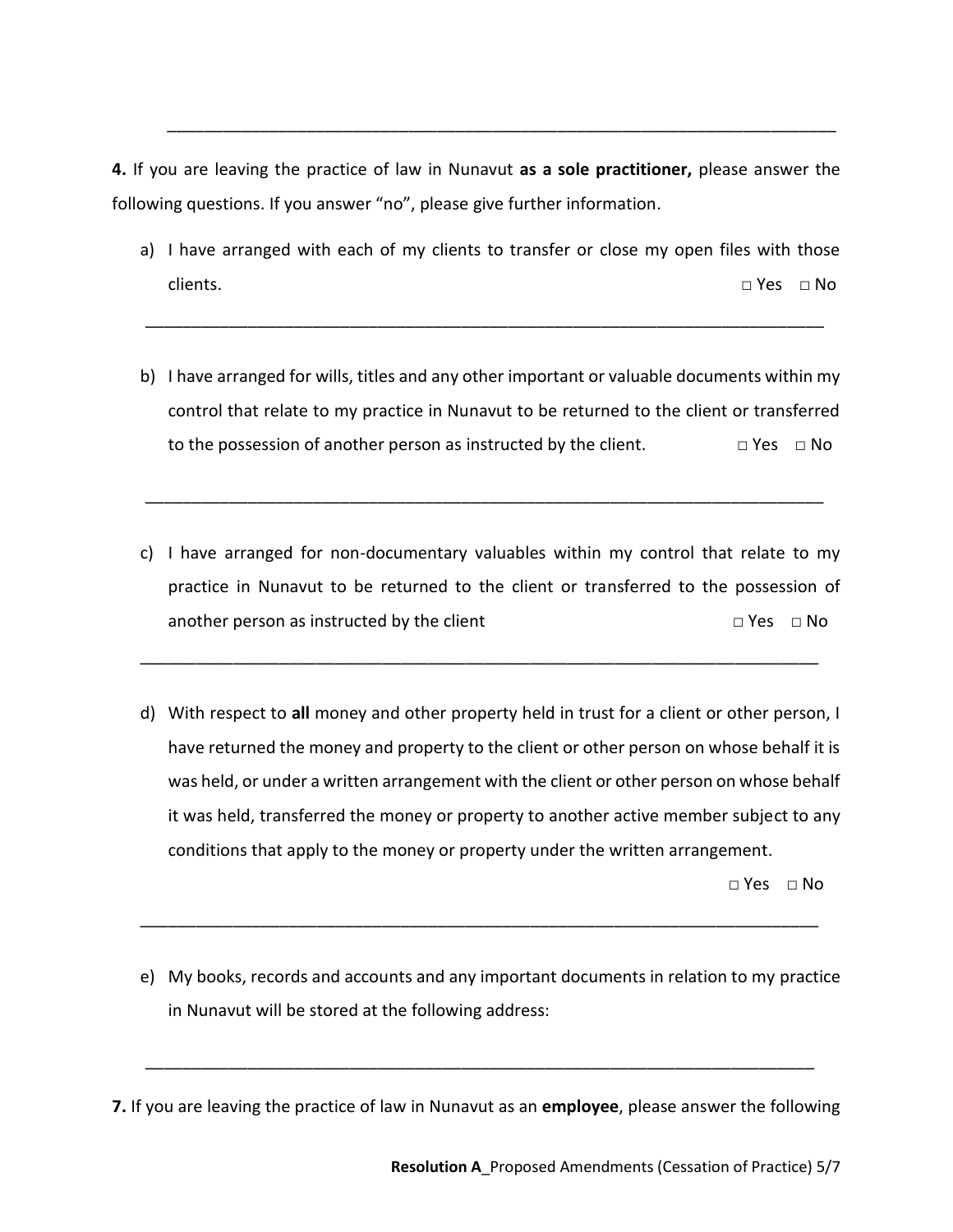questions. If you answer "no", please give further information.

- a) Please indicate your employer's name and address:
- b) All open and closed files and important documents within my control that relate to my practice in Nunavut will remain with my employer.  $□$  Yes  $□$  No

\_\_\_\_\_\_\_\_\_\_\_\_\_\_\_\_\_\_\_\_\_\_\_\_\_\_\_\_\_\_\_\_\_\_\_\_\_\_\_\_\_\_\_\_\_\_\_\_\_\_\_\_\_\_\_\_\_\_\_\_\_\_\_\_\_\_\_\_\_\_

\_\_\_\_\_\_\_\_\_\_\_\_\_\_\_\_\_\_\_\_\_\_\_\_\_\_\_\_\_\_\_\_\_\_\_\_\_\_\_\_\_\_\_\_\_\_\_\_\_\_\_\_\_\_\_\_\_\_\_\_\_\_\_\_\_\_\_\_\_\_\_\_\_

**8.** If you are changing your practice status in Nunavut to **inactive**, please indicate the address where your files, books, records and accounts and any important documents that relate to your practice in Nunavut will be stored.

\_\_\_\_\_\_\_\_\_\_\_\_\_\_\_\_\_\_\_\_\_\_\_\_\_\_\_\_\_\_\_\_\_\_\_\_\_\_\_\_\_\_\_\_\_\_\_\_\_\_\_\_\_\_\_\_\_\_\_\_\_\_\_\_\_\_\_\_\_\_\_\_\_

I solemnly declare that the information provided in this notice is complete and accurate as of today's date. I make this declaration conscientiously believing it to be true and knowing that it is of the same force and effect as if made under oath.

| Dated at <u>_________</u> |                                                                                                 | $\mathsf{in}$ ___________________ on the _________ day of _____________, |                                                                                  |
|---------------------------|-------------------------------------------------------------------------------------------------|--------------------------------------------------------------------------|----------------------------------------------------------------------------------|
| 20                        |                                                                                                 |                                                                          |                                                                                  |
|                           |                                                                                                 |                                                                          |                                                                                  |
| If signed electronically, |                                                                                                 |                                                                          |                                                                                  |
|                           |                                                                                                 |                                                                          |                                                                                  |
| $\Box$                    | By checking the box, I hereby                                                                   |                                                                          |                                                                                  |
| $\bullet$<br>$\bullet$    | certify that all information provided by me in this document is true.<br>handwritten signature. |                                                                          | acknowledge that my electronic signature is the legally binding equivalent of my |